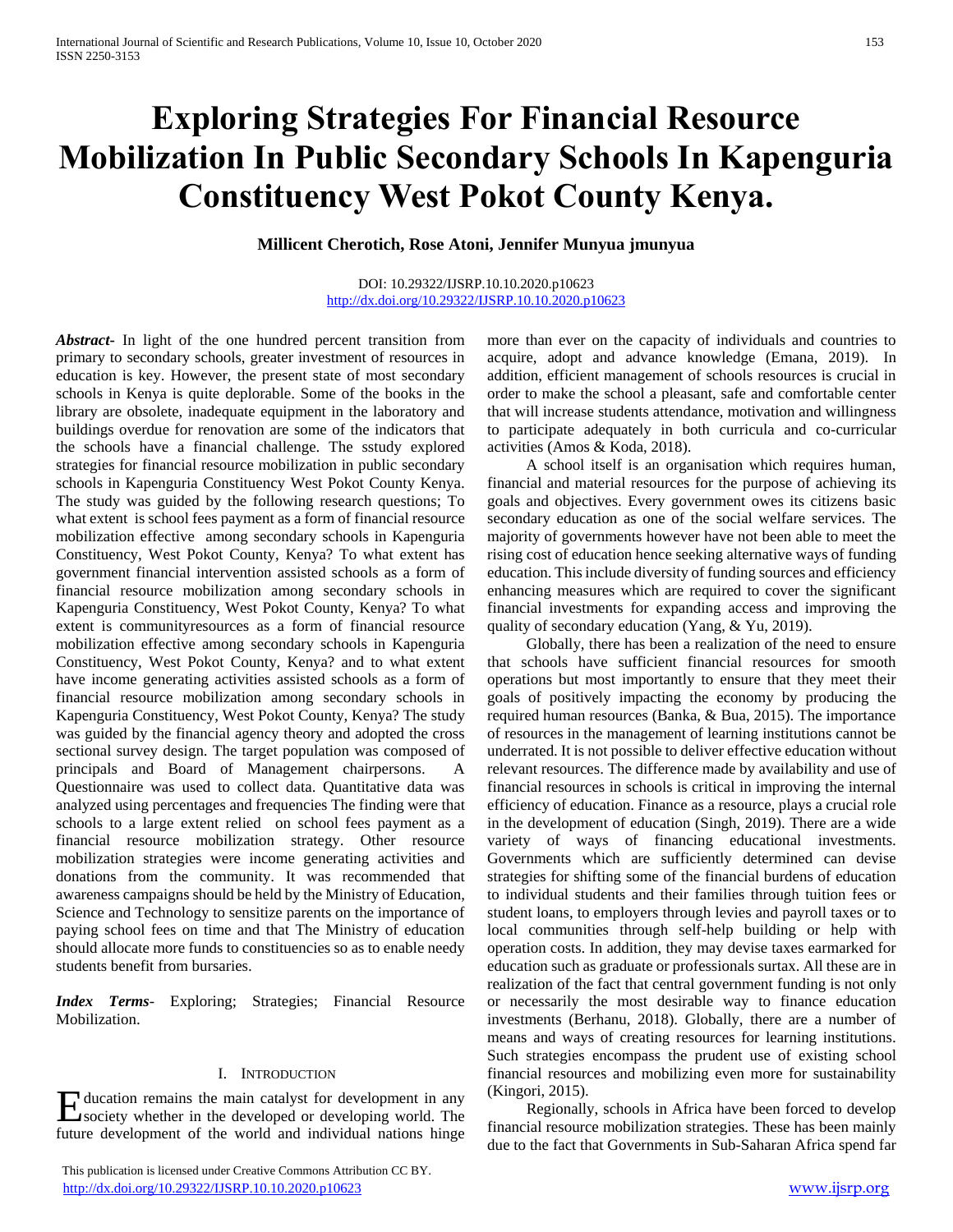much less on education financing than the developed nations yet about 15% of the school-age population lives in these countries. In some countries' like South Africa, Ghana and Zambia, public schools, tuition is free although students pay an entrance fee and buy uniforms. Most supplies are free and some students received government scholarships (Kisige & Neema-Abooki, 2017). Clough, Fang, Vissa, and Wu, (2019) however indicates that school principals in these regions face increasing administrative difficulties. These include inadequate and badly constructed buildings; shortage of books and equipment; lack of proper school furniture particularly desks; poor or sometimes non-existent maintenance and repairs; untrained and half-trained teachers who seldom stay long in the profession; over-crowded classrooms; poor communication and few supporting services especially health services. As a result, the administration of schools has become one of the most taxing jobs in the whole education system. In relation to the structure of physical facilities, Alhassan, Reddy and Duppati, (2019) indicated that the development efforts of schools have sometimes been frustrated because of lack of space for extension of the school, lack of housing for teachers and worse still, lack of essential facilities like desks, chalk, books, and so on. In Kenya, an analysis of the Kenyan government funding reveals that the education sector specifically in the secondary schools category still has large financial gaps which have not been met through government funding. According to Gill and Karakulah, (2019), to adequately fund Free Tuition Secondary Education (FTSE), extra resources away from general tax revenue need to be sought. A report by the Institute of Policy Analysis and Research (IPAR) in 2009 indicated that even with FTSE, schools still needed money for lunch, school infrastructure and boarding facilities. Further, households are also expected to provide nondiscretionary items such as school uniforms, sport kits, books and stationery. Accordingly, the institute did recommend that schools should establish localized fee waiver mechanisms and income generating activities. This situation has left secondary school principals in a dilemma. They therefore, have to be proactive and design financial resource mobilization strategies that would assist them cover for the deficits needed to ensure that the school operations continued. It was therefore against these background that the study sought to evaluate the financial resource mobilization strategies in secondary schools.

## II. STATEMENT OF THE PROBLEM

 In light of the one hundred percent transition that the government want to attain for students wishing to join secondary education, simply to maintain educational services at present levels will require a greater investment of resources in education (Gill, & Karakulah, 2019). To expand educational services will require even more financial resources. Present levels of spending on education are already straining government budgets. In fact, in several cases it represents a huge chunk of government expenditure (King'athia, 2013). At the same time, the government revenues has reached a plateau due to slowed economic growth owing to foreign debts and other macro-economic problems affecting the Kenya (Kisige & Neema-Abooki, 2017).

Despite the ministry of education efforts to train Principals on financial resource management it has been observed that the condition of teaching and learning have not improved much over

 This publication is licensed under Creative Commons Attribution CC BY. <http://dx.doi.org/10.29322/IJSRP.10.10.2020.p10623> [www.ijsrp.org](http://ijsrp.org/)

 Wakoli and Kitainge (2019) did a study in Bungoma on relationship between financial resource mobilisation and internal efficiency of technical training institutions. The finding was that that there existed weak positive relationship between financial resource mobilization and internal efficiency of public training institutions.The reviewed studies focused much on the resource mobilization and internal efficiency of institutions but much investigation were not done on which strategy mobilized more funds. Therefore,this study explored strategies for resource mobilization in public secondary schools in Kapenguria Constituency, Kenya?

## III. RESEARCH DESIGN AND METHODOLOGY

 The study adopted the cross sectional survey design. Simple random sampling was employed. The study used only the questionnaire to collect data. To test validity, expert opinion. The study used the test-retest method to establish the reliability of the items in the questionnaire.

# IV. RESULTS

## The following were the results of the study,

# **i School Fee Payment as a Financial Resource Mobilization Strategy**

 The sought to establish extent to which school fees payment is a financial resource mobilization strategy in most schools in Kapenguria constituency. The study findings were presented in Table

| Table 1: Distribution Frequency of School Fee Payment as a |
|------------------------------------------------------------|
| <b>Financial Resource Mobilization Strategy</b>            |

| <b>Statements</b>                                                        |               | Very           | Large  | Small          | N <sub>0</sub> |
|--------------------------------------------------------------------------|---------------|----------------|--------|----------------|----------------|
|                                                                          |               | Large          | extent | extent         | extent         |
|                                                                          |               | extent         |        |                | at all         |
| All the students                                                         | f             | 19             | 5      | 4              | 10             |
| pay fee on time                                                          | $\frac{0}{0}$ | 50             | 13.2   | 11             | 26             |
| School fees is the                                                       | $\mathbf f$   | 28             | 4      | $\overline{2}$ | $\overline{2}$ |
| main source<br>- of<br>school income                                     | $\frac{0}{0}$ | 74             | 11     | 5.3            | 5.3            |
| The school fees                                                          | f             | 00             | 00     | 00             | 00             |
| structure has costs<br>meant to cater for<br>all<br>school<br>operations | $\frac{0}{0}$ | 0 <sup>0</sup> | 00     | 0 <sup>0</sup> | 0 <sub>0</sub> |
| Total<br>Fee                                                             | f             | 2              | 1      | 00             | $\overline{c}$ |
| collected by the<br>school mostly is<br>sufficient                       | $\%$          | 5.3            | 2.6    | 00             | 5.3            |
|                                                                          | $\mathbf f$   | 27             | 3      | 1              | 7              |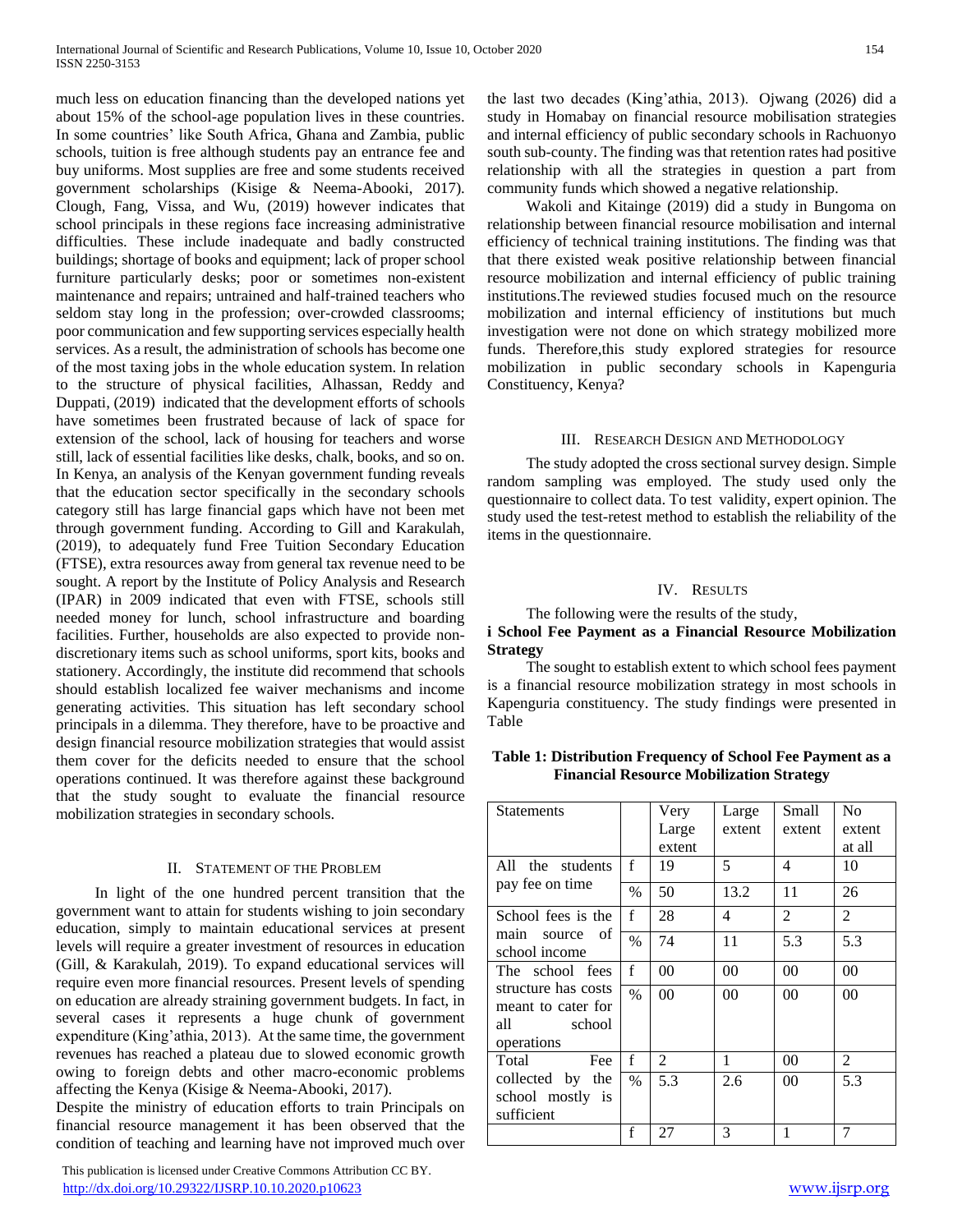| Students          | means | $\%$ |  | 2.6 | 18.42 |
|-------------------|-------|------|--|-----|-------|
| average           | fee   |      |  |     |       |
| collected is much |       |      |  |     |       |
| higher            |       |      |  |     |       |

 According to data presented in Table 1, 19(50%) of the respondents reported that to a very large extent students pay school fees on time the reason attributed to the finding was that parents were aware of the importance of timely fee payment as it guarded against students disruption of studies. The finding was in line with that of Musavin, (2015) who established that nonpayment of school levies by parents negatively affected educational programs and school projects. 10 (26%) of the respondents were of the were of the opinion that to no extent at all is fee paid in time. The meaning of the finding was that there were parents/ guardians who were either unable to raise fees when the term began and therefore they staggered the payment or they never completed paying fees throughout the term. And this is the reason why other strategies of resources mobilization in schools come in hand to cater for deficit whenever fees levies are not sufficient. 28(74%) of the participants reported that to a very large extent fee payment is the main source of income in most schools. The indication of the finding is that if there is no timely fee payment by learners then there is like hood that running most programs in the school will be grounded. The finding agrees with that of Nyaga, (2015) who noted that there were delays in school fees payments in all the schools and that it had serious effects on the teaching and learning process. However, 2(5.3%) of the participants reported that to no extent at all was fee payment a

main source of income in schools. The finding is anchored on the report of the gazette notice of 2015 and 2017, the ministry of education recommended that the maximum cost of day schooling was Kenya shillings 22,244 while that of boarding schools was at Kenya shillings 66, 424 and Kenya shillings 69, 810 for special needs secondary schools. And thus this meant that school managers have to come up with some other strategies such as hiring the school buses, playgrounds and the main halls as shown in Table 1 so as to top up the deficit that is not catered for by the government. Most of the participants were of the opinion that the school fees structure has costs meant to cater for all school operations and perhaps this was the reason why other strategies for mobilizing resources were put in place so as to enable school managers get sufficient funds to run the schools throughout an academic year. As shown in Table1 (5.3%) of the participants reported that to a very large extent total fee collected by the school mostly is sufficient and 00% of the respondent reported that the at no extent at all was fee collected sufficient to run schools' programs and hence the reason for mobilizing resources using other sources.

## **ii Government Financial Intervention as a Financial Resource Mobilization Strategy**

 The study sought to establish the extent to which government financial intervention is a financial resource mobilization strategy in public secondary schools in Kapenguria constituency, West Pokot County. The study findings were presented in Table 2

| Table 2: Distribution Frequency of Government Financial Intervention as a Financial Resource Mobilization Strategy in |
|-----------------------------------------------------------------------------------------------------------------------|
| <b>Schools</b>                                                                                                        |

| <b>Statements</b>                                                                    |             | Very large<br>extent $(1)$ | Large<br>extent $(2)$ | Small<br>extent(3) | No extent at<br>all $(4)$ |
|--------------------------------------------------------------------------------------|-------------|----------------------------|-----------------------|--------------------|---------------------------|
| Free tuition allocations for students by the<br>government are timely and sufficient | $\mathbf f$ | 5                          | 8                     | 10                 | 15                        |
|                                                                                      | $\%$        | 13.15                      | 21.05                 | 26.32              | 39.47                     |
| The government offers bursaries to needy                                             | f           | 22                         | 10                    | 6                  | 0 <sup>0</sup>            |
| students in sufficient amounts boosting<br>school revenues                           | $\%$        | 57.89                      | 26.32                 | 15.78              | 0 <sup>0</sup>            |
| cost sharing principal has helped<br>the<br>institution grow its physical resource   | $\mathbf f$ | 5                          | 10                    | 20                 | 3                         |
|                                                                                      | $\%$        | 13.15                      | 13.89                 | 52.63              | 7.9                       |
| Government allocations account form the<br>largest share of the schools budget       | $\mathbf f$ | 30                         | $\mathfrak{D}$        | 3                  | 3                         |
|                                                                                      | $\%$        | 78.94                      | 5.26                  | 7.9                | 7.9                       |
| Government financial interventions are the                                           | f           |                            |                       | 10                 | 26                        |
| only revenues by the school                                                          | $\%$        | 2.63                       | 2.63                  | 26.32              | 68.42                     |

 Data presented in Table 2 show that 15 (39.47%) of participant and 10(26.32%) of the participants were of the opinion that to a small extent free tuition allocation for students by the government are timely and sufficient. The finding meant that there government financial interventions do not cater for all the needs of the schools. The reasons include; delays in release of government financial interventions and the insufficiency that might result from reliance on such financial resource. Free Tuition Secondary Education were inadequate and delayed before disbursement. Sometimes due to bureaucracies in the processing of the funds, delays are experienced causing panic and outcry among the school stakeholders. The Kenya budget to education is comparatively large yet seems to be inadequate requiring consolidated support for sustainability. And thus the reason for other resources which school managers put in place in order to realize sustainability. The finding was in agreement with that of Wanjala and Hussein, (2017) who had established that even after the introduction of subsidized fee the enrollments rates remained

 This publication is licensed under Creative Commons Attribution CC BY. <http://dx.doi.org/10.29322/IJSRP.10.10.2020.p10623> [www.ijsrp.org](http://ijsrp.org/)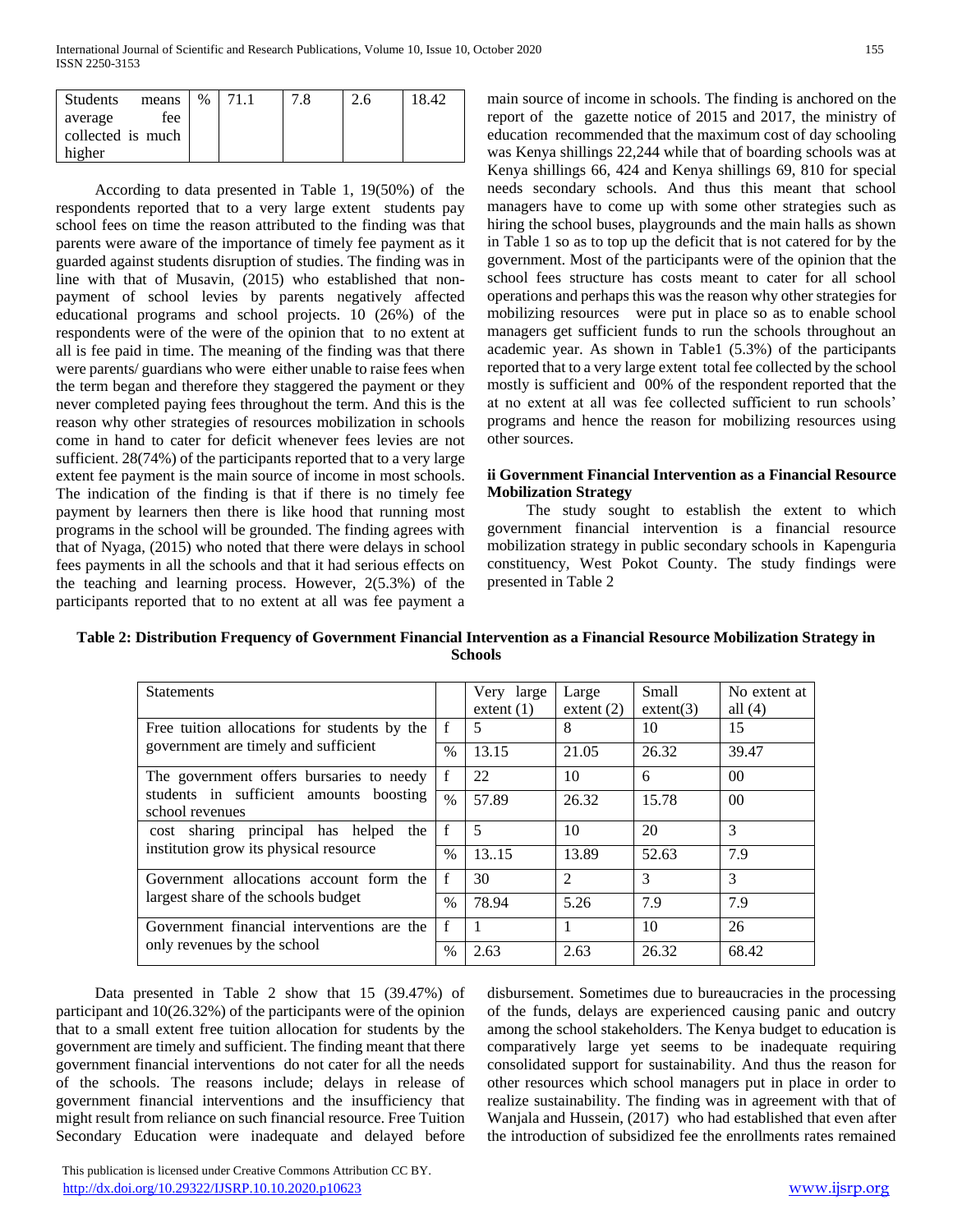low, because finances to support Free Tuition Secondary Education were inadequate and delayed before disbursement. Further the same authors had established that , the implementation of subsidized fees programme by the government of Kenya has not greatly influenced access to quality education in public secondary schools. 13 (43.20%) of the participants to a large extent felt that Free tuition allocations for students by the government are timely and sufficient. The reason that was attached to the finding was that the participants were representing the schools which had been in existence for over 20 years and therefore they had developed in terms of structure and therefore the financial aid that they received from the Ministry of Education seemed to be enough.

 According to the data presented in Table 2, 22(55.89%) of participants agreed that to a very large extent the government offers bursaries to needy students in sufficient amounts boosting school revenues. The implication of the finding is that bursaries are one of the resources that finance the running of the schools. But 00 (00%) of the participants reported that to no extent at all are bursaries sufficient to boost school revenues. The meaning of the finding is that there are some students who do not receive perhaps because they are not needy and therefore the schools in which such students are in have not realized the importance of the bursaries.

 The other reason which can be attached to the finding is that there are rising demands for educational requirements and it is marred with a lot of irregularities ranging from delays in disbursement by the government to biased allocation by the constituency bursary committees. Indeed political interference has compromised equity considerations in award of bursaries. While the poor who are not able to afford the extra charges in schools are denied the fund, some rich, politically connected individuals are awarded the bursaries or they influence award to some of their relatives. The finding contradicts with that of Commonwealth (2016) which states that the needy children should be awarded scholarship, bursaries and other mechanisms laid down so as to boost their education in various learning levels.

iii Community Resource Mobilization as a Financial Resource Mobilization strategy

The study sought to evaluate extent to which community resource mobilization is a financial resource mobilization strategy in Kapenguria constituency, West Pokot County. The study findings were presented in Table 3.

| <b>Statements</b>                             | Very               | Large     | Small          | N <sub>0</sub> |
|-----------------------------------------------|--------------------|-----------|----------------|----------------|
|                                               | large              | extent(2) | extent(3)      | extent at      |
|                                               | extent $(1)$       |           |                | all $(4)$      |
| NGOs frequently fund                          | f <sub>1</sub>     | 1         | 0 <sup>0</sup> | 36             |
| development in<br>the<br>school               | % 2.6              | 2.6       | 0 <sup>0</sup> | 94.73          |
| CDF allocations has                           | $\mathbf{f}$<br>30 | 4         | 0 <sup>0</sup> | $\overline{4}$ |
| been instrumental<br>to<br>develop the school | % 78.94            | 10.52     | 0 <sup>0</sup> | 10.52          |
| Old boys of the schools                       | f <sub>10</sub>    | 5         | 3              | 20             |
| often<br>support<br>development projects      | % 26.31            | 13.15     | 7.9            | 52.63          |
| school<br>The<br>has                          | f <sub>5</sub>     | 25        | 3              | 5              |
| conducted harambee to<br>support development  | %13.15             | 65.78     | 7.9            | 13.15          |
| Well-wishers provide                          | f $2$              | 1         | 5              | 30             |
| development funds to<br>the school            | % 5.26             | 2.63      | 13.15          | 78.94          |

**Table 3: Distribution Frequency of Community Resource Mobilization as a Financial Resource Mobilization strategy**

 Community resource mobilization is the process of engaging communities to identify community priorities, resources, needs and solutions to schools in such a way as to promote development in schools. According to data presented in Table 3, 36 (94.73%) of the participants reported that to no extent at all do NGOs frequently fund development in the school. This finding meant that within the area where the study was conducted the NGOS are not based there and therefore, they do not part of the community partners who fund the schools. Another meaning to the finding is that could be there are NGOS around the area but there is nobody influential around the area of study who can do a proposal requesting them to fund some structures in the schools. However, 1 (2.6%) of the participants reported that to a very large extent NGOS frequently fund development in the school. The

 This publication is licensed under Creative Commons Attribution CC BY. <http://dx.doi.org/10.29322/IJSRP.10.10.2020.p10623> [www.ijsrp.org](http://ijsrp.org/)

finding meant that even though the NGOS fund schools, to a small extent their contribution is not significant in most schools.

30(78.94%) of participant were to a very large extent that CDF allocations has been instrumental to develop the schools because CDF is a form of subsidy that assists in bridging the investment gap left by poor parents and guardians. According to CDF Act of 2003, Constituency Development Fund was intended to improve on access to secondary education through creating capacity for improved enrolment and to ensure transition and completion rates through provision of bursary to needy students and education takes the lion's share of the total allocations from CDF. However, 4(10.52%) of the participants reported that to a small extent were CDF allocations has been instrumental to develop the schools. The meaning of the finding is that CDF allocations to schools in some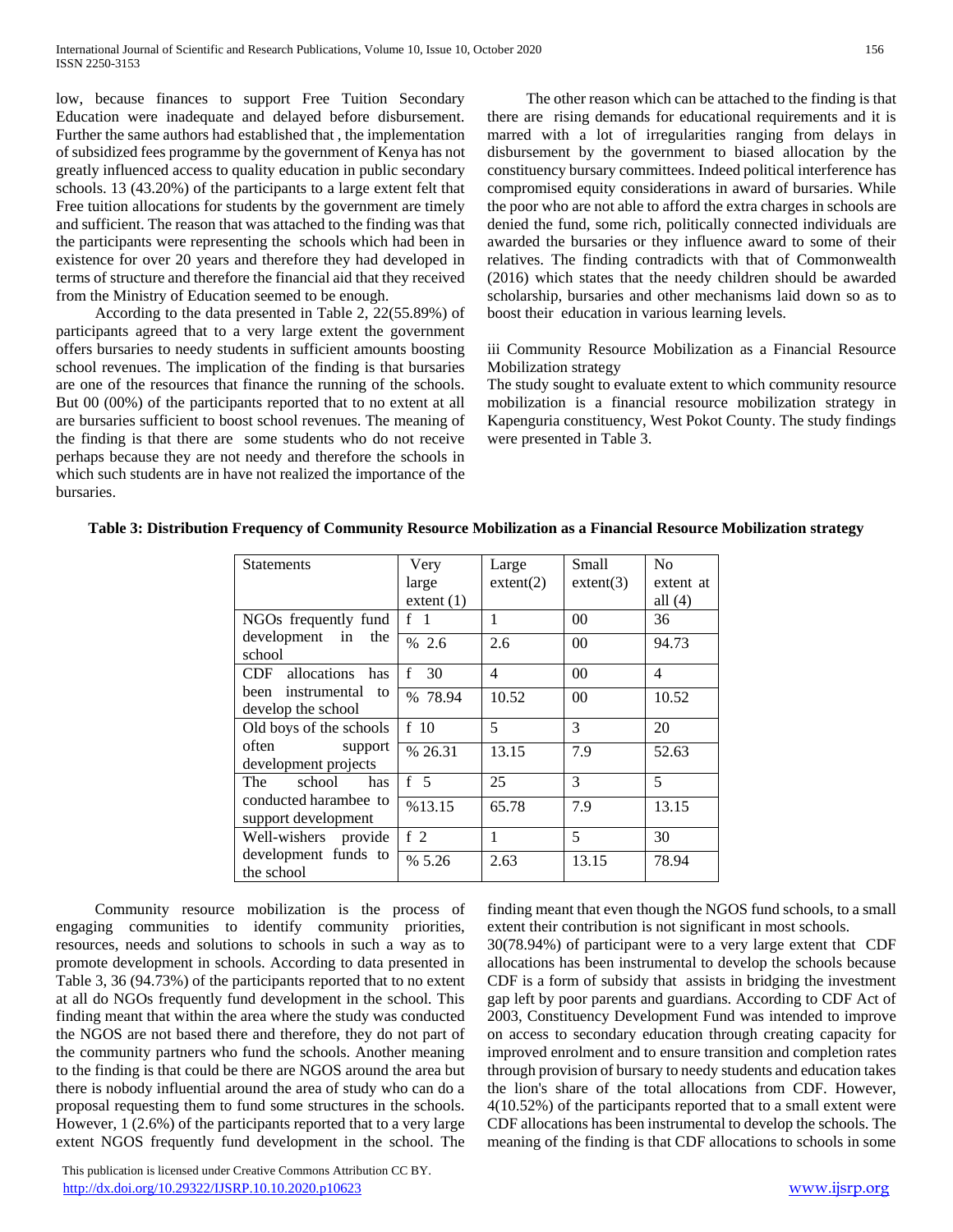parts of Kapenguria constituency is marred with more hurdles for instance favoritism during allocation or even misappropriation by the in charge.

 20 (52.63%) of the participants were of the view that to no extent at all do old boys of the schools often support development projects. The meaning of the finding was that the act of humanity is totally not a common practice among the alumni of the schools. But, 5 (13.15%) of the participants reported that to a very large extent old boys of the schools often support development projects. The meaning of the finding would be that these old boys understand are aware that education is fundamental to development of any society and thus supporting it to thrive is key. Another meaning of the finding is that, would be the old boys were supported by guardians during their various stages of learning and therefore they feel they have a moral obligation to give back to society. The other meaning of the finding is that some old boys partner with their local community so that alumni can provide assistance to the area while also having the opportunity to build relationships with community members and leaders. The other reason would be that some old boys often want to stay connected to their alma mater and help future generations of alumni have the same opportunities and positive experiences they did while they were in schools. Banka and Bua, (2015) contradicted this results by noting that Old Students Associations" contribution to school recruitment of teachers and maintenance of students" discipline significantly affect secondary school management.

 25(65.78%) of participants were of the opinion that to a large extent schools have conducted harambees to raise funds. The meaning adduced from the finding is that the Harambee movement is a unique way of financing education in Kenya since the independence period to the present. Harambee movement achieved a different dimension with the introduction of University fees payment in July, 1991. The reason why perhaps harambees are held is because the community understands that working together for a common good is better and it also demonstrates that the community members indeed own and they are proud of their

schools. Data in Table 3 show that 30(78.84%) of the participants were of the opinion that to no extent at all do

 Well-wishers provide development funds to the school. The finding might mean that no free money is donated to schools by people who no interest in the schools. Or the other meaning of the finding would be that community members have not been mobilized to help in developing the schools. Ngeiywa, (2016) contradicted this results by noting that church donors have really developed secondary schools infrastructure. The meaning of the finding is that well-wishers, donors and other community initiatives is hard to come by owing to the hardships that already exist in the region. This could be a reason why the community efforts might direct their efforts to other initiatives such as food programs as opposed to school programs. The region also is located in the semi -arid areas of Kenya and hence might be miles away from the major urban areas of the country from where they can attract help from major donors.

 Other reasons might include the inability of the principals in the region to develop initiatives to attract community resources for example attracting donors in the region to fund school infrastructure. The principals need to develop skills to attract community resources. This will ensure that the community resources such as donors get to know the needs of the schools and as a result will be able to contribute to the development of the school. Donor funding for example by the church influence students sponsorship mainly those who are bright and from humble background.

## **iv Income Generating Activities as Financial Resource Mobilization Strategy**

 The study sought to establish the extent to which income generating activities is a financial resource mobilization strategy in Kapenguria constituency, West Pokot County. The study findings were presented in Table 4

| <b>Statements</b>                                       |               | Very large<br>extent(1) | Large<br>extent | Small<br>extent(3) | N <sub>0</sub><br>extent at |
|---------------------------------------------------------|---------------|-------------------------|-----------------|--------------------|-----------------------------|
|                                                         |               |                         | (2)             |                    | all $(4)$                   |
| The school hires some of its                            | $\mathbf{f}$  | 36                      | 2               | 0 <sup>0</sup>     | 00                          |
| physical<br>resources<br>to<br>outsiders                | $\%$          | 94.74                   | 5.26            | 0 <sup>0</sup>     | 0 <sup>0</sup>              |
| The school farm products                                | $\mathbf{f}$  | $\mathfrak{D}$          | 1               | 0 <sup>0</sup>     | 33                          |
| supplement the<br>school<br>budgets                     | $\frac{0}{0}$ | 5.26                    | 2.63            | 0 <sup>0</sup>     | 86.84                       |
| The schools offers services                             | $\mathbf{f}$  | 5                       | $\overline{2}$  | 1                  | 30                          |
| printing<br>such<br>and<br>as<br>photocopy to outsiders | $\frac{0}{0}$ | 13.15                   | 5.26            | 2.63               | 78.94                       |
| Teachers living in the<br>school pay for rent           | f             | 26                      | $\overline{7}$  | 1                  | 1                           |
|                                                         | $\%$          | 68.42                   | 18.42           | 2.63               | 2.63                        |
| School kitchen provides                                 | $\mathbf f$   | 15                      | 8               | 10                 | $\overline{2}$              |
| catering services                                       | $\%$          | 39.47                   | 21.05           | 26.32              | 5.26                        |

# **Table 4: Distribution Frequency of Income Generating Activities as Financial Resource Mobilization Strategy**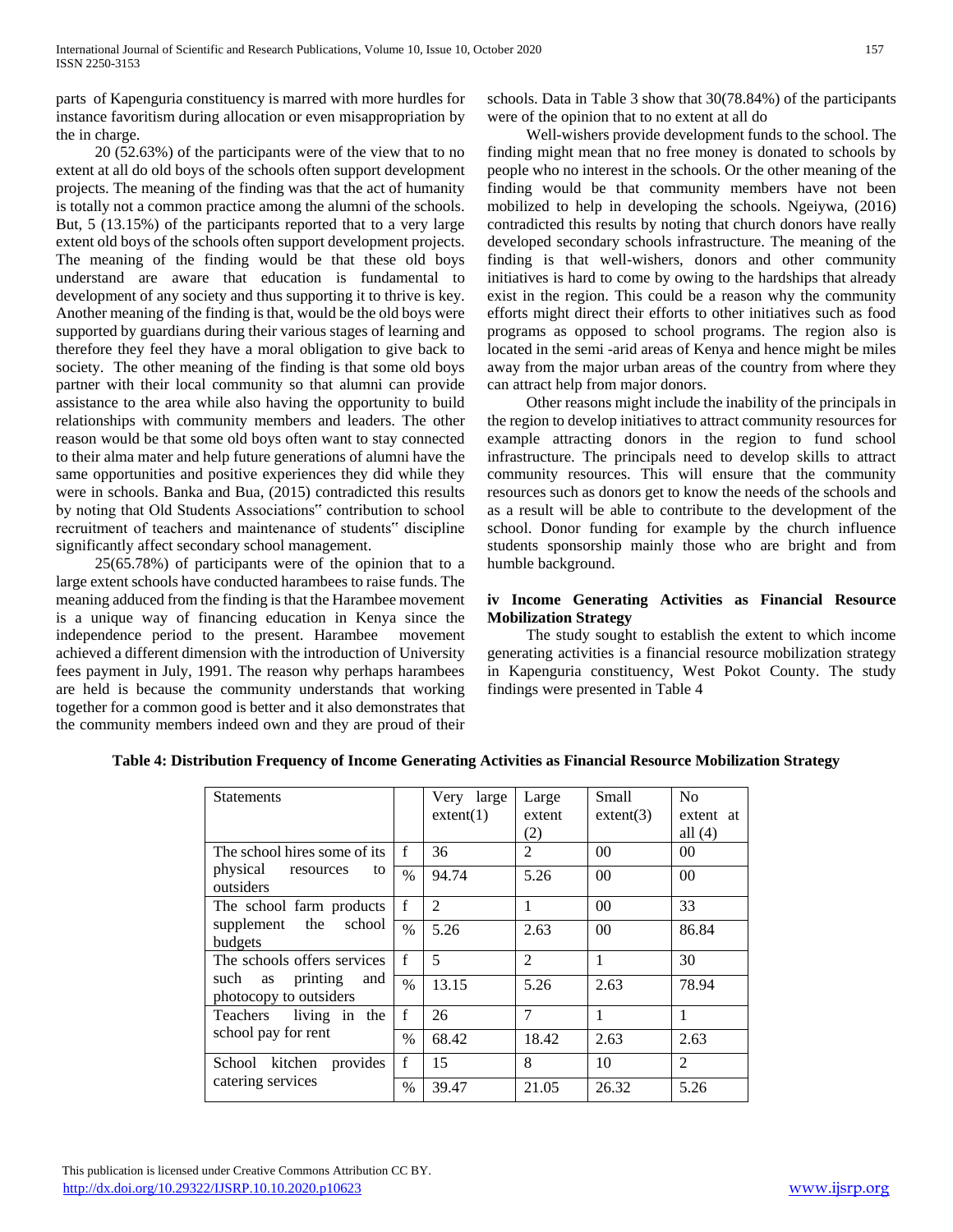Odundo and Rambo (2013) emphasizes on the importance learning institutions coming up with of income generating activities. As shown in the Table 4, 36(94.7% ) of the participant were of the view that to a large extent the schools hire some of its physical resources to outsiders. The meaning of the finding is that the managers of the schools out source for funds to help them run their schools. The other meaning of the finding is that the schools that hire the physical facilities such as buses and playground as shown in Table 1 are those ones that are developed in terms of structure and could be they sit at an area of above five acres. 33(86.84%) of the participants reported that to no extent at all do the school farms products supplement the schools' budget. The reason why the finding is so is because most schools in the constituency sit on small hectares of land and therefore, farming activities may not be that vibrant. The other reason which may be attached to the finding would be that the constituency is located in an arid area in Kenya and perhaps that is why farming is not possible.

 30 (78.94%) of the respondent reported that to no extent at all do the schools offers services such as printing and photocopy to outsiders. The meaning of the finding would be that if the services are extended to the outer community of the schools, the schools will be deemed to be business hubs and this will be a threat to the security of the students and as well it will disrupt learning and other activities in the school. The finding contradicted King'athia, (2013) who revealed that that income generating activities which could have eased the burden of educational financing were not fully exploited by school managers. It concluded that most principals lacked entrepreneurial and business skills to exploit income generating activities as an alternative source of education financing to promote students retention. 26 (68.42%) of the participants reported that teachers living in the schools' houses pay rent. The meaning of the finding is that teachers are paid an enhanced house allowance and therefore, they cannot be housed the schools freely. The other meaning of the finding is that school houses is an income generating activity and pay rent means compliance. 23(60.52%) as shown in Table 4 most of the respondent reported that school kitchen provides catering services. The meaning meant that during school holidays and weekends they engage themselves in sourcing for funds which is a good idea.

#### V. RECOMMENDATION OF THE STUDY

 From the findings and conclusions of the study the following recommendations were made;

#### **i)Community leaders and Parents**

 It was recommended that the community leaders should mobilize parents /guardians ,church leaders on the importance of assisting schools with finances so as to enable them develop infrastructure. There is also an urgent need to educate members of the community the importance and role of Harambee .

#### **ii)County Directors of Education**

 There is need for this stakeholder to raise awareness amongst principals and teachers on the need to come up with projects which are not labour intensive so as to assist school raise funds.

 This publication is licensed under Creative Commons Attribution CC BY. <http://dx.doi.org/10.29322/IJSRP.10.10.2020.p10623> [www.ijsrp.org](http://ijsrp.org/)

## **iii)Ministry of finance**

 There is need for the Ministry of finance to increase capitation to each student since from the findings it was realized that fee payment is the major source of resource mobilization in schools.

#### **REFERENCES**

- [1] Alhassan, A., Li, L., Reddy, K., & Duppati, G. (2019). The impact of formal financial inclusion on informal financial intermediation and cash preference: evidence from Africa. *Applied Economics*, *51*,4597-4614
- [2] Al-Samarrai, S., Cerdan-Infantes, P., & Lehe, J. D. (2019). Mobilizing Resources for Education and Improving Spending Effectiveness: Establishing Realistic Benchmarks Based on Past Trends. The World Bank
- [3] Amos, O., & Koda, G. M. (2018). Contribution of school-based incomegenerating activities in quality education provision in secondary schools managed by the Catholic Diocese of Moshi, Tanzania. *British Journal of Education*, *6*, 49-69.
- [4] Banka, N., & Bua, T. (2015). Impact of Old Students' Associations on the management of Secondary Schools in Zone B Senatorial District of Benue State. *International Journal of Innovative Education Research*, *3*, 35-45.
- [5] Berhanu, T. (2018). Practice and Challenges of Financial Resource Management in Haddiya Zone Public Secondary Schools .Doctoral dissertation, Addis Ababa University, Nigeira
- [6] Chweya, M. (2015). The impact of cost sharing policy in education on the dropout rates of public secondary schools in Keumbu division, Kisii central district. Doctoral dissertation,Kissi University Kenya.
- [7] Clough, D. R., Fang, T. P., Vissa, B., & Wu, A. (2019). Turning lead into gold: how do entrepreneurs mobilize resources to exploit opportunities?. *Academy of Management Annals*, *13*(1), 240-271
- [8] Emana, B. (2019). Practice and Challenges of Financial Resource Mobilization and Utilization in Government Primary Schools Chalia Woreda, West Shoa Zone, Oromia.Doctoral dissertation, Addis Ababa University,Nigeria.
- [9] Gill, I. S., & Karakulah, K. (2019). *Has Africa Missed the Bus*? The Confusing Consensus about the Continent's Growth
- [10] Kiarie, B., Gesimba, P., & Mwaura, P. (2019). Examining the Effects of Income Generating Activities on Physical Infrastructural Development among Public High Schools in Molo Sub-County of Nakuru County, Kenya.
- [11] King'athia, D. G. (2013). Income generating activities and students' retention Rates in public secondary schools in Ng'arua Division Of Nyahururu District. Laikipia County (Doctoral dissertation, Mount Kenya University).
- [12] Kingori, J. N. (2015). Influence of hidden costs in education on students 'participation in public secondary schools in Kikuyu Sub County, Kenya.
- [13] Kisige, A., & Neema-Abooki, P. (2017). Financial Resource Mobilization Projects and its Relationship to Academic Staff Commitment in Kenya.
- [14] Musavin, M. G. W. (2015). Teachers' perceptions on school dropout among upper Trans-Nzoia East, Trans.
- [15] Ngeiywa, A. (2016). Influence of donor funding on development of secondary education: a case of church sponsored schools in West Pokot County, Kenya.
- [16] Nyaga, B. M. (2015). Effects of delayed fees payments on the teaching and learning process in public secondary schools in Mbeere District, Kenya. Unpublished MEd Thesis, Nairobi: Kenyatta University.
- [17] Obwari, H. N. (2013). Influence of constituency development fund on education development in the counties: a study of public secondary schools in likuyani constituency, kakamega county, Kenya.Doctoral dissertation, University of Nairobi.Kenya.
- [18] Odundo, P. A., & Rambo, C. M. (2013). Effect of School-Based Income Generating Activities on the Financial Performance of Public Secondary Schools in Kenya. *Chinese Business Review*, *12*.
- [19] Onuko, J. A. (2013). Impact of bursary schemes on retention of students in public secondary schools in Gem district, Kenya .Doctoral dissertation, The University of Nairobi,Kenya.
- [20] Singh, S. (2019). Financing of school education in Punjab adequacy equity and efficiency